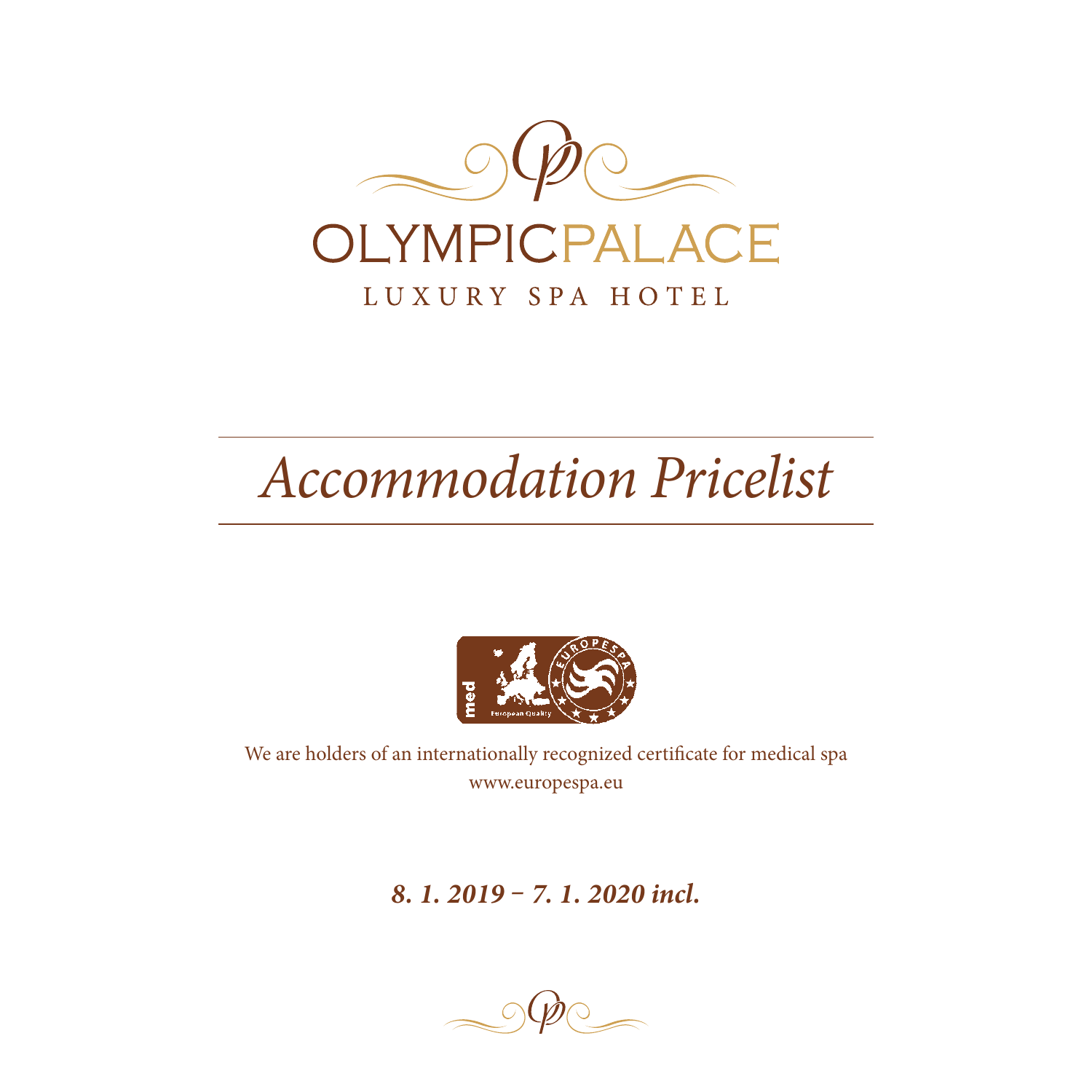## *SPA STAY – WITH COMPLEX SPA TREATMENT AND BOARD*

- 1. Minimum length of stay: 6 nights.
- 2. Spa stay includes:
	- Accommodation and welcome drink
	- Full board
	- Bathrobe and slippers, free access to swimming pool, whirlpool, saunas
	- Complex spa treatment per week (7 nights) including a medical check-up and 18 procedures
	- Blood analysis is included only in 11+ night long spa stay

#### *FULL BOARD AND TREATMENT – RATES PER PERSON AND NIGHT:*

| Prices in EUR               |                               | LOW | <b>MID</b> | <b>HIGH</b> | <b>TOP</b> |
|-----------------------------|-------------------------------|-----|------------|-------------|------------|
| <b>Double Comfort</b>       | $25 - 30 \frac{m^2}{2 + 0}$   | 135 | 155        | 175         | 185        |
| <b>Double Superior</b>      | $31 - 35 \, m^2 (2 + 0)$      | 155 | 175        | 195         | 205        |
| <b>Double Deluxe</b>        | $35 - 40 \; m^2 (2 + 1)$      | 175 | 195        | 215         | 225        |
| <b>Suite</b>                | $42 - 54 m^2 (2+1/2d)$        | 220 | 240        | 260         | 270        |
| <b>Suite Business</b>       | $55 - 60 \frac{m^2}{2 + 1/2}$ | 245 | 265        | 285         | 295        |
| <b>Junior Suite Skyfall</b> | 66 $m^2(2+1)$                 | 195 | 215        | 235         | 245        |
| <b>Suite Olympic</b>        | $92 m^2(2+2)$                 | 435 | 455        | 475         | 485        |

Discount for half board is 10 EUR from rates per person and night mentioned above.

- A single supplement is 50% of room rate (see room rate per night on the next page).
- Price per person on extra bed with full board and treatment is 110 EUR for adult (15+ yo), 96 EUR for child with treatment (6–14,99 yo) and 76 EUR for child without treatment (3–14,99 yo).

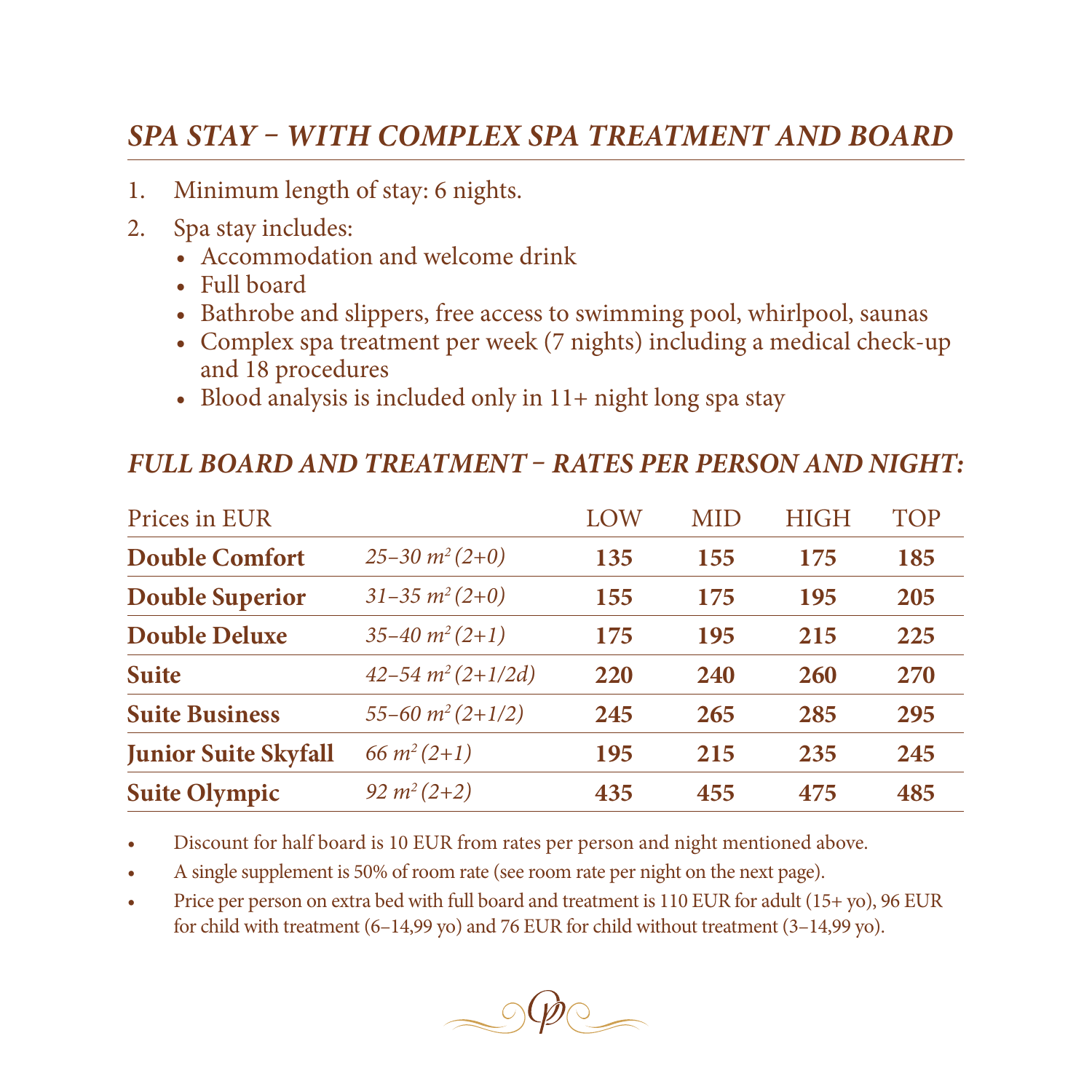## *HOTEL STAY*

- 1. Minimum length of stay: 1 night.
- 2. Hotel stay includes:
	- Accommodation and welcome drink
	- Bathrobe and slippers, free access to swimming pool, whirlpool, saunas

#### *ROOM ONLY RATES – ROOM PER NIGHT:*

| Prices in EUR               |                  | LOW | <b>MID</b> | <b>HIGH</b> | TOP |
|-----------------------------|------------------|-----|------------|-------------|-----|
| <b>Double Comfort</b>       | $25 - 30 \; m^2$ | 130 | 170        | 210         | 230 |
| <b>Double Superior</b>      | $31 - 35$ $m2$   | 170 | 210        | 250         | 270 |
| <b>Double Deluxe</b>        | $35 - 40$ $m2$   | 210 | 250        | 290         | 310 |
| <b>Suite</b>                | $42 - 54$ $m2$   | 300 | 340        | 380         | 400 |
| <b>Suite Business</b>       | $55 - 60$ $m2$   | 350 | 390        | 430         | 450 |
| <b>Junior Suite Skyfall</b> | 66 $m2$          | 250 | <b>290</b> | 330         | 350 |
| <b>Suite Olympic</b>        | $92 \; m^2$      | 730 | 770        | 810         | 830 |

• Hotel stay can be provided with any type of board at additional charges per person:

- Adult 15+ yo: breakfast +15 EUR, half board +35 EUR, full board +45 EUR<br>• Child 3-14,99 yo: breakfast +12 EUR, half board +28 EUR, full board +36 EUR
- breakfast +12 EUR, half board +28 EUR, full board +36 EUR
- Infant 0-2,99 yo: free of charge
- Price per person on extra bed without board (adult 15+ yo or child 3-14,99 yo) is 40 EUR.
- • Other options: please see our spa and wellness pricelist.

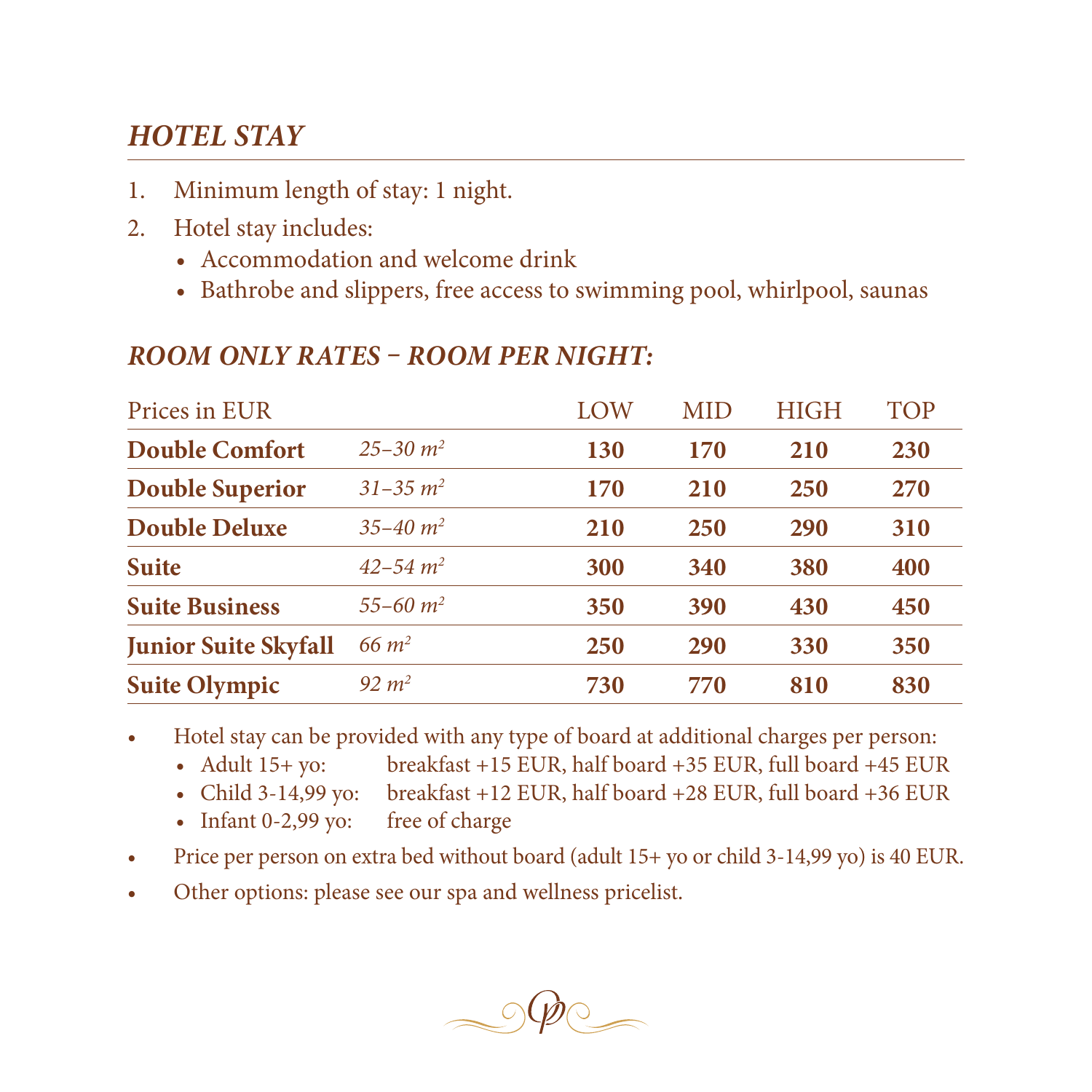## *DISCOUNTS FOR CHILDREN*

- **1. Children's discounts** are calculated from the final base prices.
	- Stay for infants under 3 yo  $(0-2.99)$  is free of charge, baby cot is available at no extra charge.
	- Discount of 20% is applied to children aged under 15 years  $(3-14,99 \text{ vo})$ . It is applied to all services (including stay on main bed, treatment and board) except extra bed (extra bed without board is 40 EUR).
- **2. Spa treatment can be provided to children reaching 6 years only.** Treatment for children (6–12 yo) has limited offer of procedures. Children under 6 years can order treatment only after consultation with our paediatrician.

# *EXTRA FEES AND SERVICES*

- **1. New Year's Eve** (31. 12.) at mandatory extra charges:
	- Adult  $15+$  yo =  $+150$  EUR
	- Child  $3-14,99$  yo =  $+75$  EUR
	- Infant  $0-2,99$  yo = free of charge
- **2. Christmas** (24. 12. / 7. 1.) at no extra charge
- **3. Parking**: 15 EUR per night (capacity is offsite and limited, thus parking place must be confirmed by the hotel in advance)
- **4. Municipal spa fee**: 15 CZK (ca. 0,60 EUR) per night is included in the price.
- **5. Early Check-in / Late Check-out**
	- After  $8:00$  / before  $18:00 = 50\%$  of the room rate
	- Before 8:00 / after  $18:00 = 100\%$  of the room rate
- **6. Guaranteed room** (specific room, room with balcony etc.): 15 EUR per night

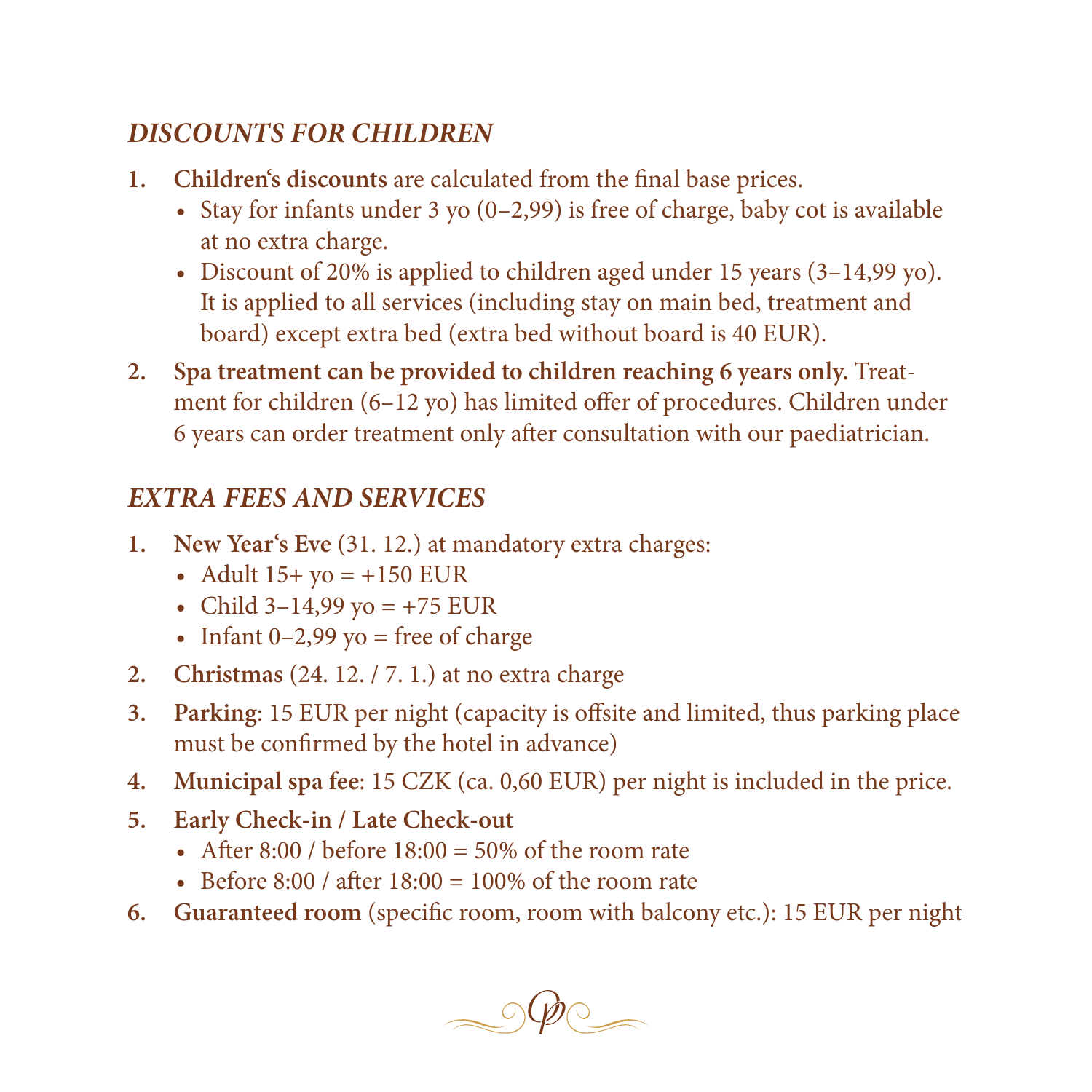### *DEAR GUESTS!*

Allow us to present you Accommodation price list for 2019 season in Luxury Spa Hotel OLYMPIC PALACE. Up to 58 comfortable hotel rooms and top quality service of balneological and spa centers are awaiting your visit in our hotel full of warm family atmosphere at the spa center of the world renowned town of Karlovy Vary.

| <b>LOW</b> | low season  | $8.1 - 14.3$ , $2019 \cdot 27.10 - 19.12$ , $2019$           |
|------------|-------------|--------------------------------------------------------------|
| <b>MID</b> | mid season  | $15.3 - 18.4 \cdot 12.5 - 4.7 \cdot 25.8 - 26.10.2019$       |
| HIGH       | high season | $19.4. - 25.4. \cdot 5.7. - 24.8. \cdot 20.12. - 26.12.2019$ |
| <b>TOP</b> | top season  | $26.4 - 11.5$ , $2019 \cdot 27$ , $12.2019 - 7$ , 1, $2020$  |

#### *HOTEL SEASONS IN 2019*

### *IMPORTANT INFORMATION*

All rooms feature air-conditioning, free high-speed Wi-fi connection, minibar, safety deposit box, LCD TV with 60 satellite channels in 5 languages, telephone, bath or shower, bathroom with heated floor.

Check-in time is from 14:00, Check-out time until 12:00.

The prices include all applicable taxes.

If necessary, prices can be converted according to a valid daily exchange rate.

Prices are subject to change without prior notice in the periods of higher demand.

For further information, requests and reservations please contact **Reservations Department: +420 357 073 777 | reservations@olympic-palace.cz**